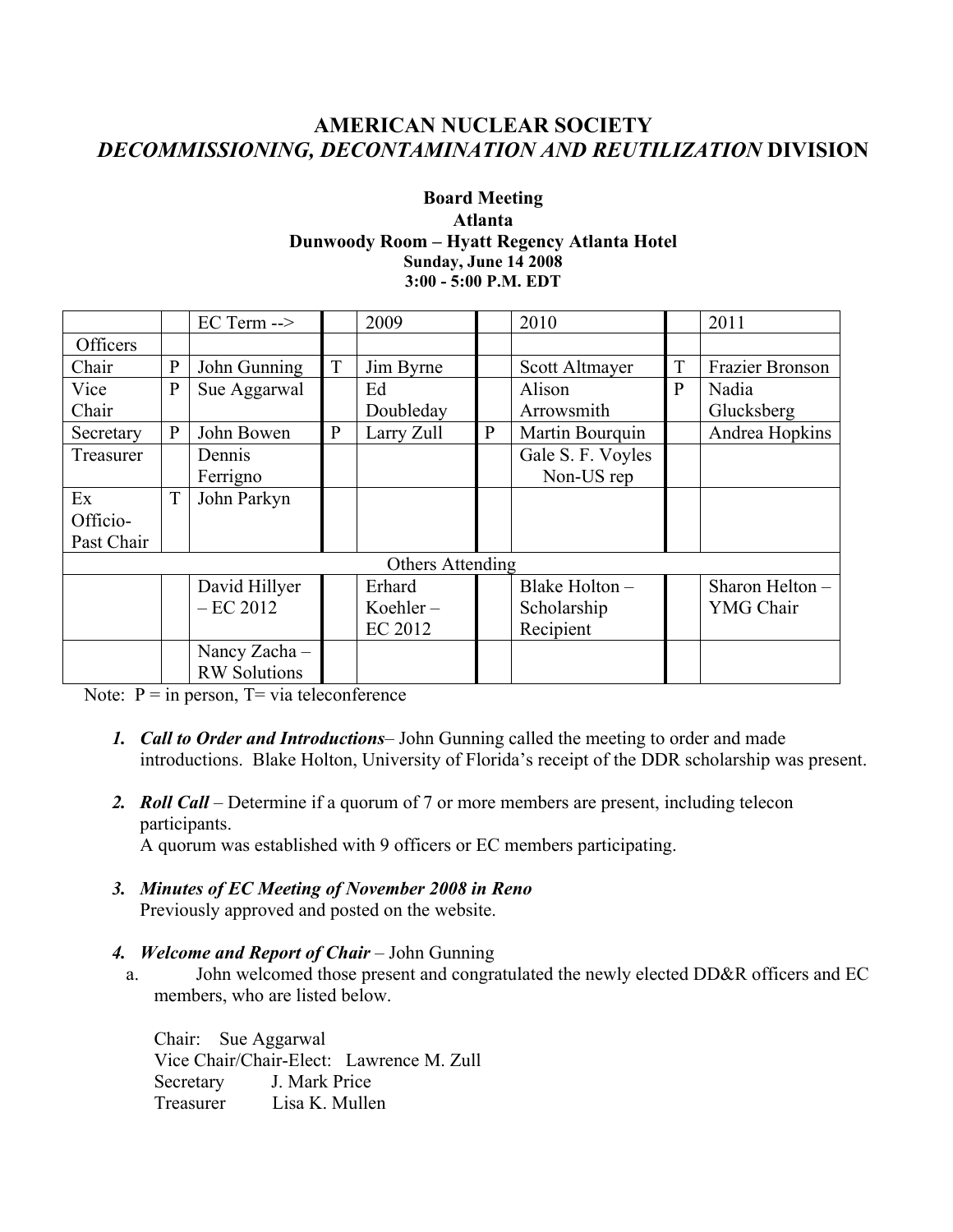Executive Committee - 3 Year Term ending in 2012 Dennis P. Ferrigno David W. Hillyer Erhard W. Koehler

(John Gunning apologizes in advance for the repeated designation in the minutes of which John he is referring to. However, the Officers and Board currently includes John Gunning, John Bowen, and John Parkyn.)

- b. Review status of DD&R Goals accomplished in 2008-2009 the goals were reviewed and detailed status was discussed. The summary of the goals and the status of achieving them will be distributed with these minutes. With respect to meetings, in 2008 two sessions were held in Anaheim and 3 sessions were held in Reno. Jim Byrne is working diligently on the 2010 DD&R Topical Meeting to be held August 29-September 2, 2010 in Idaho Falls, ID.
- c. Professional Divisions Committee (PDC) Workshop John Gunning and Sue Aggarwal attended the PDC Workshop that was held during the evening of Saturday, June  $14<sup>th</sup>$ . Incoming Chair Sue Aggarwal thought that the Workshop provided excellent training and encouraged other officers to participate in the future. Useful leadership training tools, officer expectations and related resources are available on the ANS website (www.ans.org) under the "Units" tab, Professional Divisions, Professional Divisions Committee (http://www.ans.org/about/committees/pdc/).

At the request of John Gunning, ANS staff member Sharon Kerrick (Department Head – Public Information & Constituency) looked briefly at the DD&R bylaws posted on the DD&R website. Sharon indicated that these bylaws do not appear to conform to current ANS HQ guidance, as the DD&R Bylaws are dated November  $15<sup>th</sup>$ , 2001. She also indicated that the Bylaws should be updated to conform to ANS standard bylaws – Sue Aggarwal will follow up. *(AI-2009/06-SA)*

The PDC is also encouraging the divisions to develop a standard set of rules. A template for developing standard bylaws and rules is available at http://www.ans.org/about/committees/pdc/docs/rulestemplate.doc .

The workshop also encouraged divisions to develop an annual plan or set of goals for the year.

The DD&R Metric results were reviewed, with the overall results being excellent (indicated by a green square on a "stoplight" chart). An area needing improvement is membership, as the DD&R Division membership decreased from 1063 members in April 2008 to 1015 in the same month of 2009.

d. ANS President's meeting with Division Chairs – John and Sue, as well as other Divisions Chairs, met with ANS President William Burchill and President Elect Tom Sanders. President Burchill reported on campaign to Get the Word Out on the benefits of nuclear energy and nuclear science. He also indicated that ANS had provided input on nuclear issues to the Obama administration and was reasonably optimistic that the result was positive. Burchill also indicated that a number of ANS position papers have been posted on the G-8 website (however, John took a look and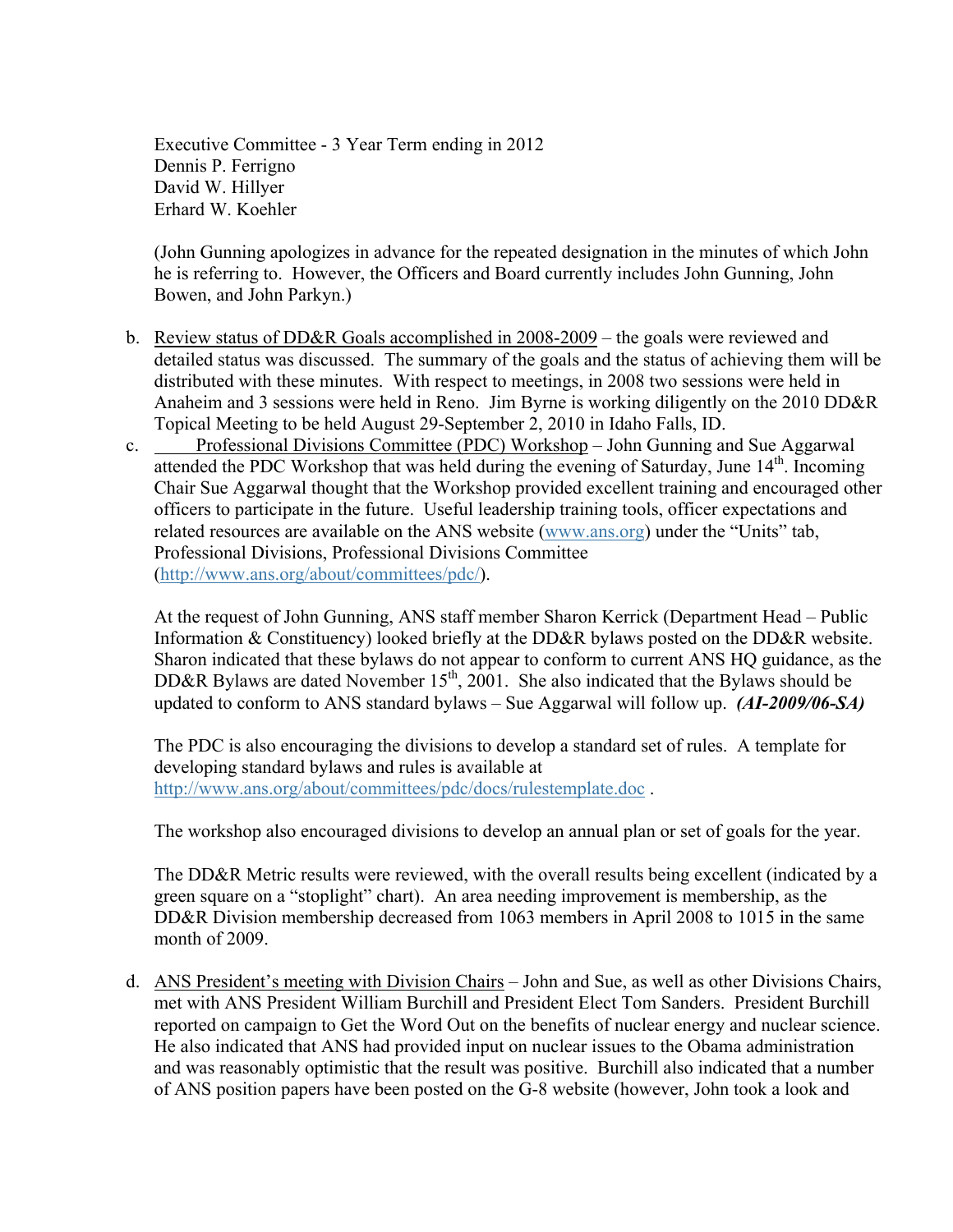could not find them). Vice Chair Sanders said that ANS is perceived as the leading source for nuclear information and expertise, and his goal is to maintain and expand this role.

The Chair of the Math & Comp Division, who is from the University of California at Berkley (UCB), observed that Secretary of Energy Chou was primarily interested in non-nuclear energy sources when he became head of the Lawrence Berkley Laboratory. However, the UCB Nuclear Engineering Department took the initiative to give him a few lectures on nuclear energy that seem to have been worthwhile now that he is Secretary of Energy.

President Burchill observed that ANS position statements are available on the ANS website at www.ans.org/pi/ps/

President Burchill asked the Chair of each Division to address the three questions. These questions as well as the responses John G provided on behalf of DD&R are below.

- 1. Q. What are the most important things your division has done this year?
	- R. Organize and present sessions at the National Meetings, and organize for DD&R 2010 planned for Idaho Falls, ID. (I also mentioned the session on The History of Manhattan Era Nuclear Facilities that took place at the Atlanta meeting.)
- 2. Q. What has your Division done to assist with the project to Get the Word Out (on nuclear science and energy)?
	- R. DD&R provided complimentary subscriptions of Radwaste Solutions to the first ~44 members who joined DD&R in 2009.
- 3. Q. What things can ANS HQ do better to help the Divisions?
	- R. The ANS is proving reasonable support to the Divisions. The electronic communication tools have progressed significantly since John G first dealt with ANS on these issues in 1997 and 1999. ANS should continue to review and develop these electronic tools to ensure the Society provides appropriate tools to the Divisions, and projects an appropriate and current electronic image.

### *5. Vice Chair* – Sue Aggarwal

Sue relayed that she has recently completed a number of outstanding issues.

### *6. Secretary* – John Bowen

Secretary Bowen had no additional information to report. John Gunning thanked Secretary John Bowen for taking very timely draft minutes for him during John G's term as Chairman.

*7. Treasurer* – Dennis Ferrigno

John Gunning reported that John recently initiated payments to 1) Radwaste Solutions [membership incentive, \$2,000], 2.) the ANS Student Conference at University of Florida [\$500], 3) Young Members Group [\$500]. No other report was given.

*8. Committees*

### *Program* – Nadia Glucksberg

Nadia reported on the sessions being presented during this meeting in Atlanta, as well as future meetings. The summary is below.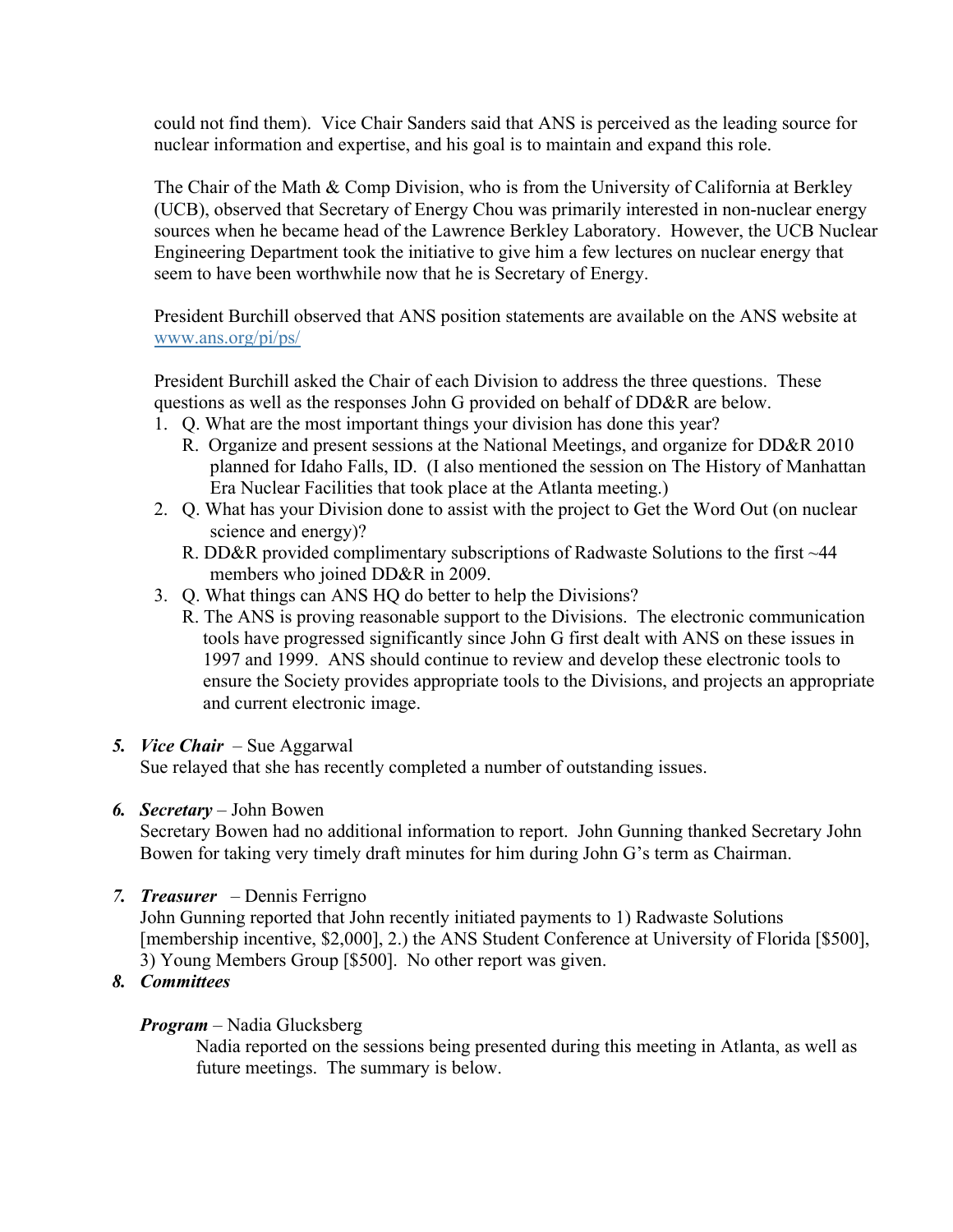2009 Annual Meeting – Atlanta 4 panels are planned 2009 Winter Meeting – Washington DC 7 initially set, 4 sessions are going forward for the meeting. 2010 Annual Meeting – San Diego 3 panels are tentatively National Historic Preservation Act Unique Tooling DD&R Hot Topics 2010 Winter Meeting – Las Vegas 2011 Annual Meeting – Hollywood, Florida

DD&R 2010 – Jim Byrne (Technical Program Chair – DD&R 2010) is doing a great job initiating organization of DD&R 2010 (www.ddrtopical2010.org). Sue Aggarwal did an excellent job getting 15 sponsors for the event. Incoming DD&R Treasurer Lisa Mullen plans to attend the National Program Committee Meeting during the November ANS meeting to obtain Final approval for the meeting. Jim is meeting with DOE representatives in Washington to try to get their support again. They previously provided great support for DDR 2007.

## *Publicity & Public Policy* **–** Lynne Goodman

A position paper titled Disposal of Low-Level Radioactive Waste was recently shepherded by Lynne through the review and updates process, and is available on the ANS website at http://www.ans.org/pi/ps/docs/ps11.pdf. The current revision date on this paper is February 2009.

### *Honors and Awards* - Sue Aggarwal

Sue presented John Gunning an award for doing an excellent job as Chair of DD&R during 2008- 2009. (Thank you! JEG) No nominations have been received for either the Project Excellence or DD&R Personal Contribution award.

John Bowen was appointed Chair of the Honors and Awards Committee. (Thanks to John B for taking on this responsibility!)

#### *Website -* John Gunning

The DD&R website is reasonably current (http://ddrd.ans.org).

John Gunning gave a presentation during the PDC Workshop on Lessons Learned on effectively maintaining a Division website. He recommended that responsibility of Webmaster be separated from the responsibility of Web Content. DD&R Webmaster Hanna Shapira assisted him in the presentation to the Chairs of all the ANS Divisions.

### *Scholarship, Student Support, and Young Member Group Support* – Sue Aggarwal

John G observed that he changed the name of this committee from Scholarship to the name above to ensure that the related subjects were included within the responsibility of this committee.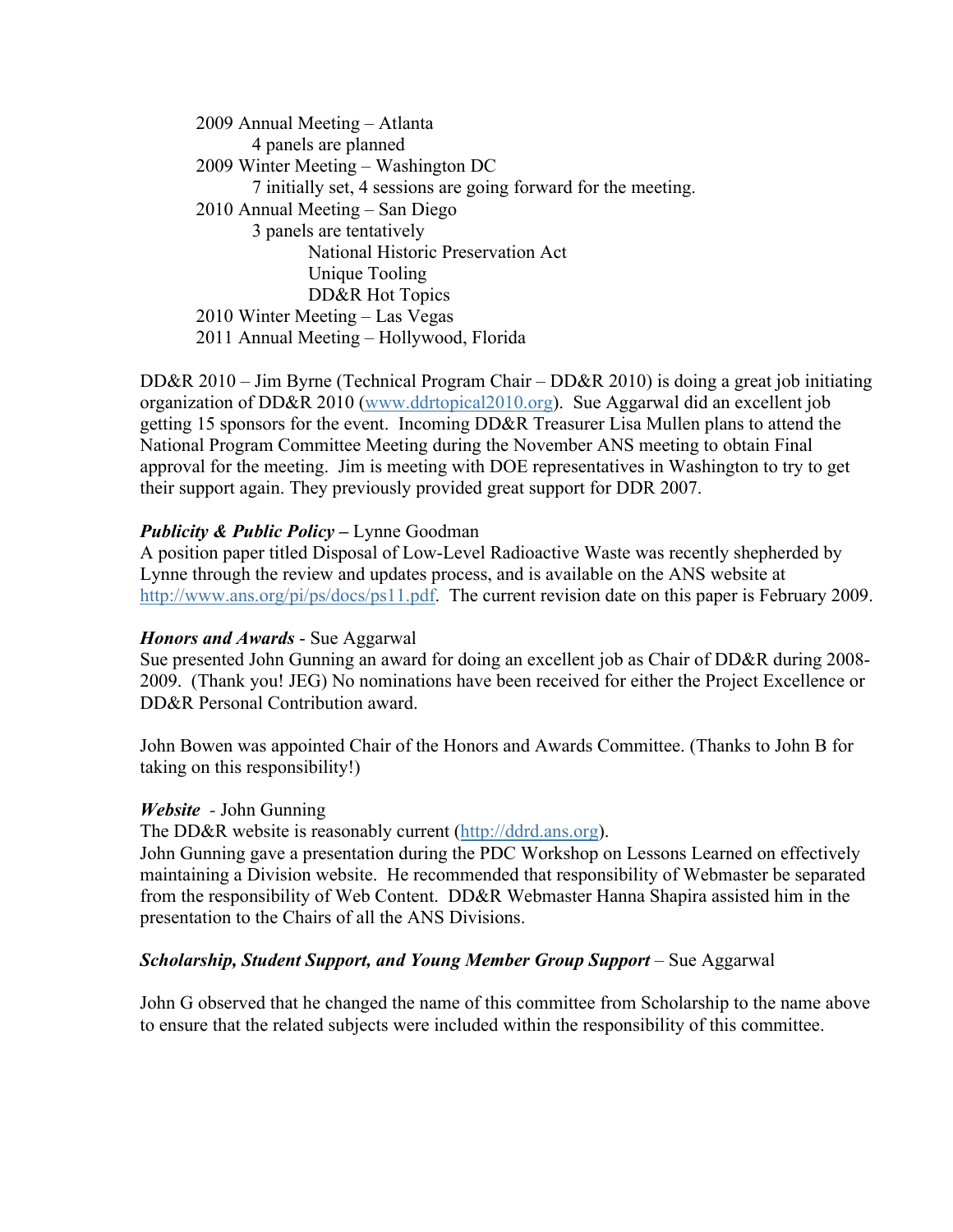John introduced this year's DD&R scholarship recipient, Blake Holton. Blake is from the University of Florida and indicated that became aware of the DD&R scholarship through the Secretary of his local ANS Chapter.

In addition to the endowed undergraduate scholarship that Blake was awarded, DD&R previously voted to award a \$3,000 graduate scholarship. The decision to award this scholarship would be made annually by the DD&R Division, with the decision being based on the financial assets of DD&R during the given year. John Gunning plans to attend a meeting of the ANS Scholarship committee to present this scholarship for approval, as well as make some minor changes to the current scholarship. (John attended this meeting and the new scholarship and minor changes to the existing one were approved.) In addition to the money included in these scholarships, DDR also reimburses the scholarship recipient to attend one or both of the ANS National Meetings after receiving the scholarship.

John Gunning relayed that he previously transferred \$500 to the ANS account that supports student conferences, in this case the conference at the University of Florida. John G requested that the DD&R Board establish a policy on this support to assist future DD&R Chairs readily fulfilling their Division's commitment. In response to this, John Bowen made, and Nadia seconded, the motion below.

*DDR establishes a goal of providing support to student conferences at a rate of \$500 per year.*

The motion passed unanimously.

.

Nadia Glucksberg moved, and Sue Aggarwal seconded the motions below.

*DDR will satisfy its commitment to provide support for students to travel to National ANS meetings by providing reimbursement to the DD&R scholarship awardees to travel to the ANS meeting/s following the award.* 

Motion passed unanimously.

Frazier Bronson was appointed Chair of the Scholarship, Student Support, and Young Member Group Support Committee. (Thanks to Frazier for taking on this responsibility!)

### *Membership* –Sue Aggarwal

DD&R has 1015 members as of April 2009. This includes 97 who have not yet renewed their membership, but still might renew.

Dave Hillyer was appointed the new Chair of the Membership Committee. (Thanks to Dave for taking on this responsibility!)

### *Newsletter* – open

John Gunning initiated and coordinated a DD&R Newsletter that was distributed to all DD&R members shortly before this June 2009 ANS Annual Meeting.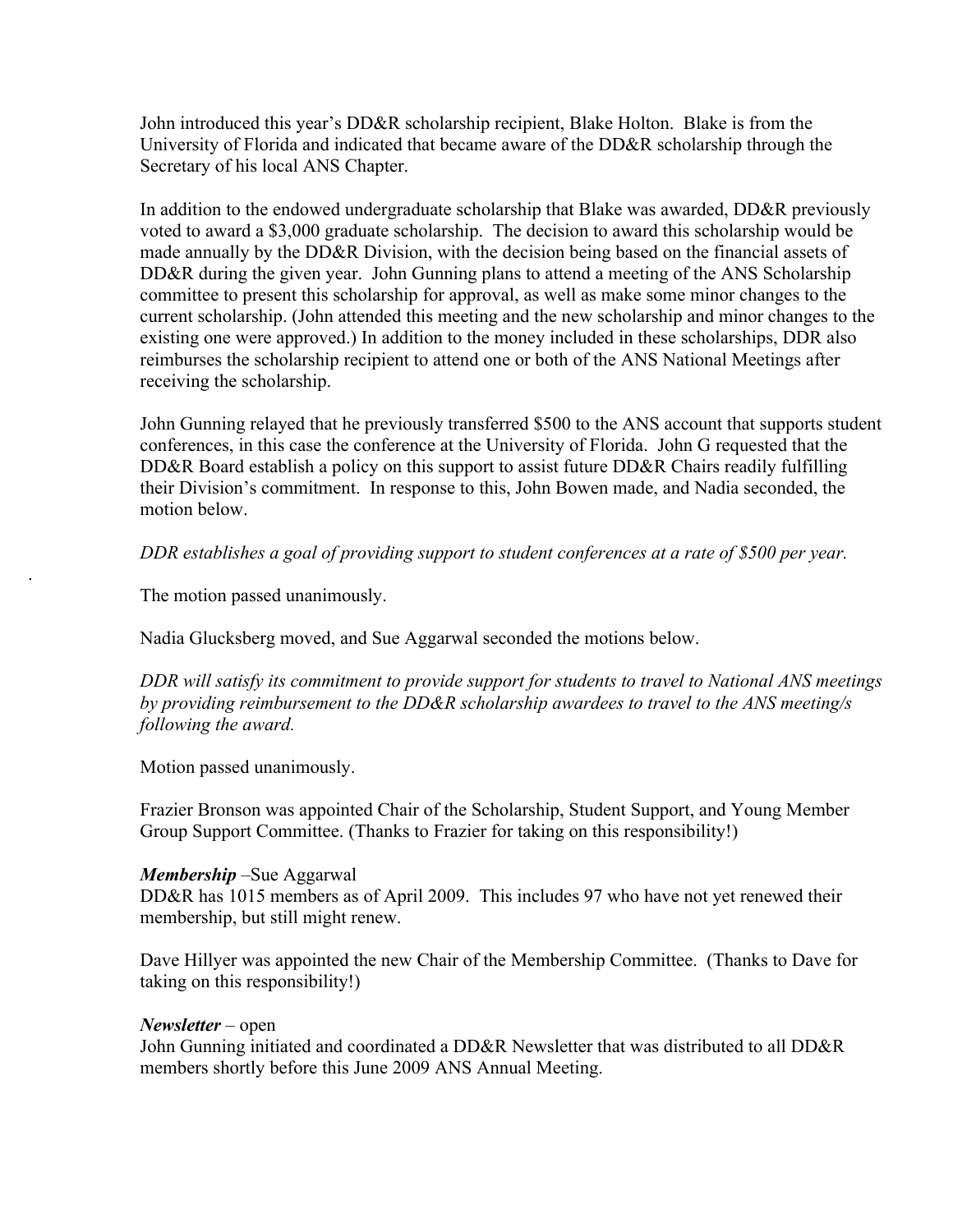Andrea Hopkins previously agreed to assist in obtaining input for future newsletters, and Frazier Bronson previously agreed to solicit information for future newsletters from the NRC, EPA, USACE, DOE, and D&D projects in the NE.

## *Standards* – Scott Altmeyer

Scott previously agreed to chair this committee. Larry Zull has been working on contacting Scott to make the transfer of information, but this transfer has not yet been completed.

## *Old Business*

## DD&R 2007 finances – John Parkyn

ANS recently provided John Parkyn the final financial report for DD&R 2007. John Parkyn had some observations on this report which were previously distributed to the Officers and EC.

## DD&R Long Range Plan – John Parkyn

John Parkyn recently provided a proposed draft update to the DD&R long-range plan (2009 through 2014). This draft was previously distributed to Officers and EC members. The goal would be to have this plan reviewed, revised, and approved by the November meeting in Washington, DC.

Nominations – As outgoing Chair, John Gunning has the responsibility to appoint and chair a committee that makes nominations for the upcoming year's slate of candidates. *(AI-2009/06-JEG)*

# *New Business*

Two ANS Divisions are requesting that their names be revised to reflect their current mission, and one Technical Group is requesting to be upgraded to a Division. These requests are below.

Aerospace Nuclear Science and Technology (ANST) – upgrade from Technical Group to Division. Robotics & Remote Systems (RRS) to be renamed Robotics, Remote Systems, and Immersive Simulation (RRSIS) Division

Education and Training (E&T) to be renamed Education, Training and Workforce Development (ET&WD) Division

Jim Byrne moved that DD&R accept these changes; Martin Bourquin seconded, and the motions was approved unanimously.

Blake Holton was appointed Student Representative on the DD&R Executive Committee.

The Technical Chair for the recently completed student conference at the University of Florida briefly attended the DD&R Board meeting and thanked DD&R for its financial contribution (\$500).

The upcoming student conference is to be held at the University of Michigan April 8 - 11, 2010. Travis Trahan (Meeting Chair for external affairs) and Michaela Eddy (U of Michigan Student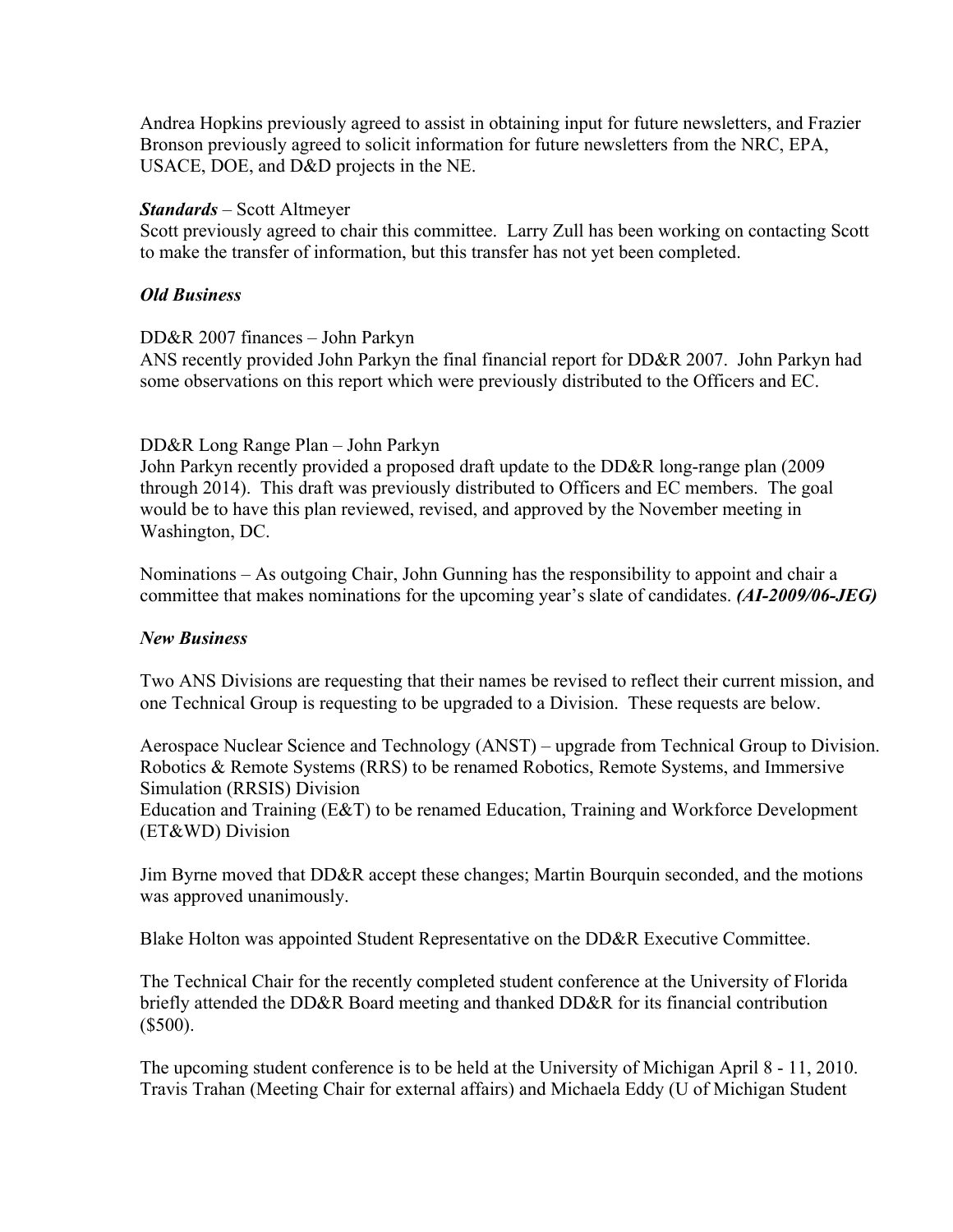Chapter President) briefly attended the DD&R meeting to promote the conference. Many events are planned including numerous workshops. In addition to financial support, the student organizers are requesting support in the form of judges for sessions/panels, mentors (during mentoring lunch), professional reviewers for papers. Information is available at the Student Meeting website – www.studentans2010.org . John G observed that the DD&R Division recently approved a goal of providing \$500 annual support to student conferences.

Young Members Group (YMG) Chair, Shana Helton, briefly attended the DD&R meeting and thanked the division for its help and financial support of \$500. YMG is preparing for an embedded topical meeting to be held during the November 2009 meeting in Washington, DC. They are also looking for presenters and/or panelists for the embedded topical. The Young Members Group website is: www.anw-upc.org. Dave Hillyer volunteered to assist in creating a DD&R session for the YMG imbedded topical meeting in DC. (Thanks Dave for taking on this responsibility!)

Our current Non-US member of the EC is Gale Voyles, whose term ends in 2010. Gale indicated during the ANS meeting in Reno that he had returned to the US from his overseas assignment. The DD&R Division would like to retain an international representative on the EC. Incoming DD&R Chair Sue Aggarwal indicated that she would address this issue at the beginning of her term. It was also suggested that this issue be addressed in the Rules of DD&R.

*Adjournment* – The meeting adjourned at 5:10 pm.

#### *Commitments from meeting of November 9th, 2008 in Reno:*

1. Reflect the changes to the five year plan and submit to ANS. (Parkyn) - Draft created and distributed to the DD&R Board for review.

Initial draft by Secretary John Bowen. Finalization and inclusion of additional detail by John Gunning.

Respectfully submitted, June 26th, 2009

John E. Gunning Chair, DD&R Division 2008-2009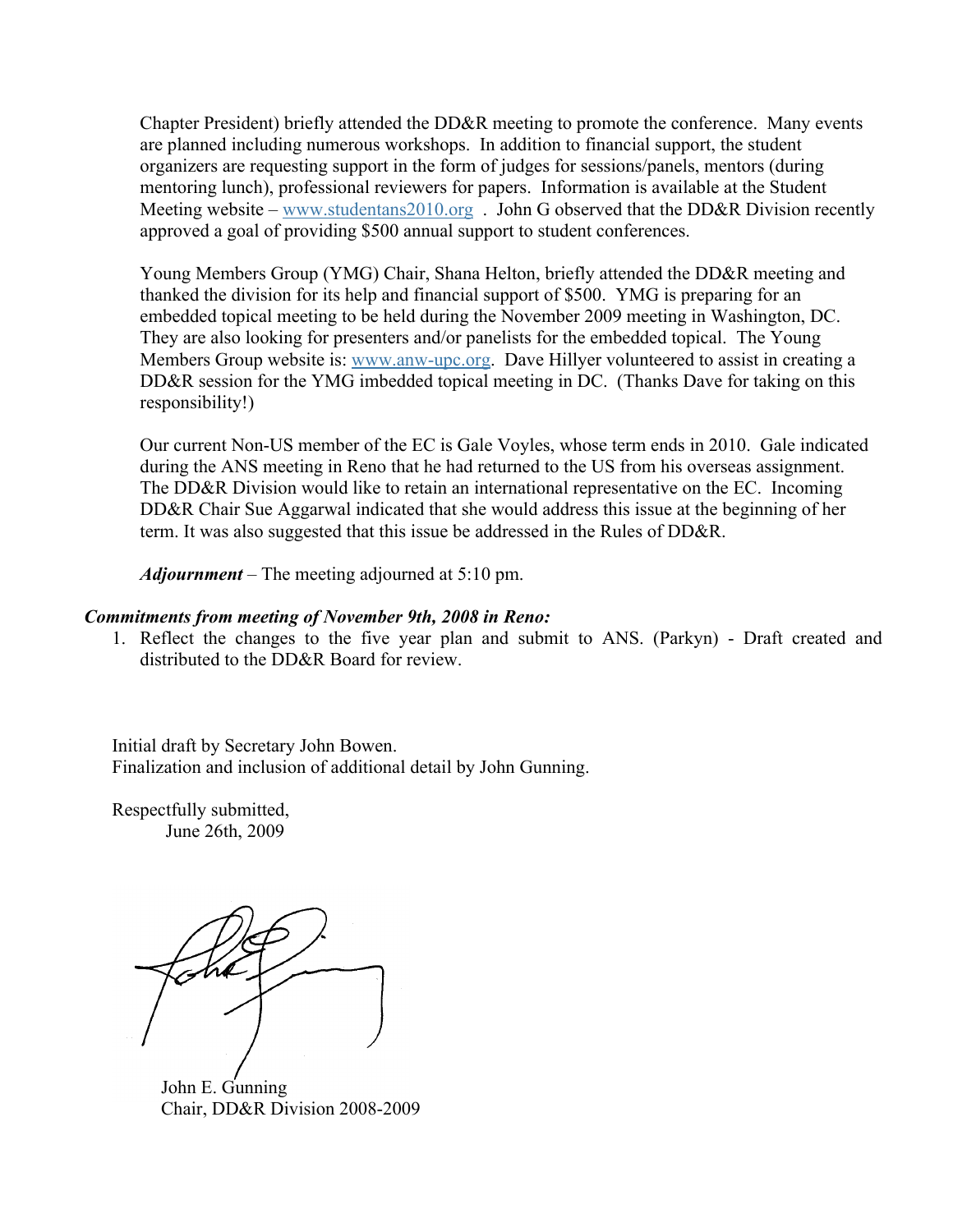*Notes:*

- *1. Any errors are strictly the fault of the Chairman, for which he apologizes in advance. Please feel free to contact me to correct any mistakes.*
- *2. (AI-year/month- initials) Action items have this designation, where the year and month designate the meeting in which the action item was created, and initials are the initials of the responsible individual.*

PS: Free at last.  $\odot$  Or at least sort of. Good luck Sue!